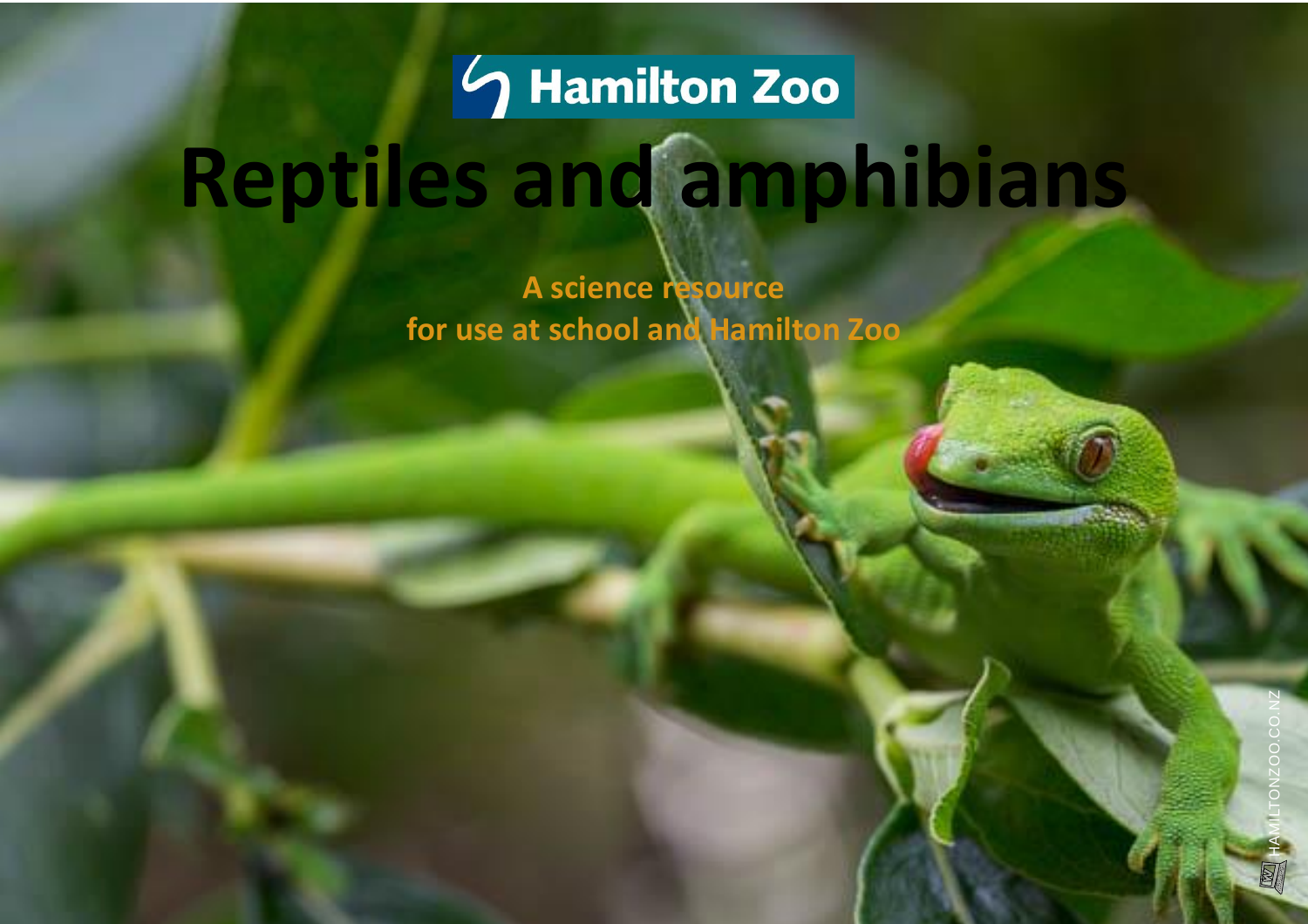### **What we can offer**

We have a great Tuatara house and native reptile corner here at Hamilton Zoo. Move slowly and quietly near reptile enclosures otherwise you'll find that everything hides from you!

On your visit to Hamilton Zoo you can:

- Explore the Tuatara house and reptile enclosures.
- Arrange a visit to the Waiwhakareke restoration project across the road from the zoo.
- Book a session with our education team.
- Add on a Native Reptile face to face to your visit.

## **Environmental Education – Why?**

We take a multi-disciplinary approach to learning in environmental education that develops the knowledge, awareness, attitudes, values, and skills that enables individuals and the community to contribute towards maintaining and improving the quality of the environment.

The aims of our environmental education programmes are for students to develop:

- Awareness and sensitivity to the environment and related issues.
- Knowledge and understanding of the correlation between the environment and people.
- Attitudes and values that reflect feelings of concern for the environment.
- Skills involved in identifying, investigating, and problem solving associated with environmental issues.
- Sense of responsibility through participation and action as individuals, or members of groups, whānau, or iwi, in addressing environmental issues.

### **Curriculum Links**

This resource aims to support learning about native reptiles and amphibians in conjunction with a visit to Hamilton Zoo. It provides curriculum links, suggestions for your visit and useful resources for the following topics:

- [Classification](#page-2-0)
- [Adaptation](#page-3-0)
- **[Habitat](#page-4-0)**
- [Pollination and seed dispersal](#page-4-1)
- [Endangered species](#page-6-0)

The ['Conservation in action'](#page-8-0) section provides ideas for individuals, schools, whānau and communities to get involved in the conservation of native reptiles and amphibians.

# **Contact Us**

# **Education Team** at **Hamilton Zoo**

Phone: 07 838 6887

Email: [zoo.education@hcc.govt.nz](mailto:zoo.education@hcc.govt.nz) 

Website:<http://hamiltonzoo.co.nz/>

Send an email t[o zoo.education@hcc.govt.nz](mailto:zoo.education@hcc.govt.nz) to join our education database and be first to know about what is happening at Hamilton Zoo and receive our termly newsletter.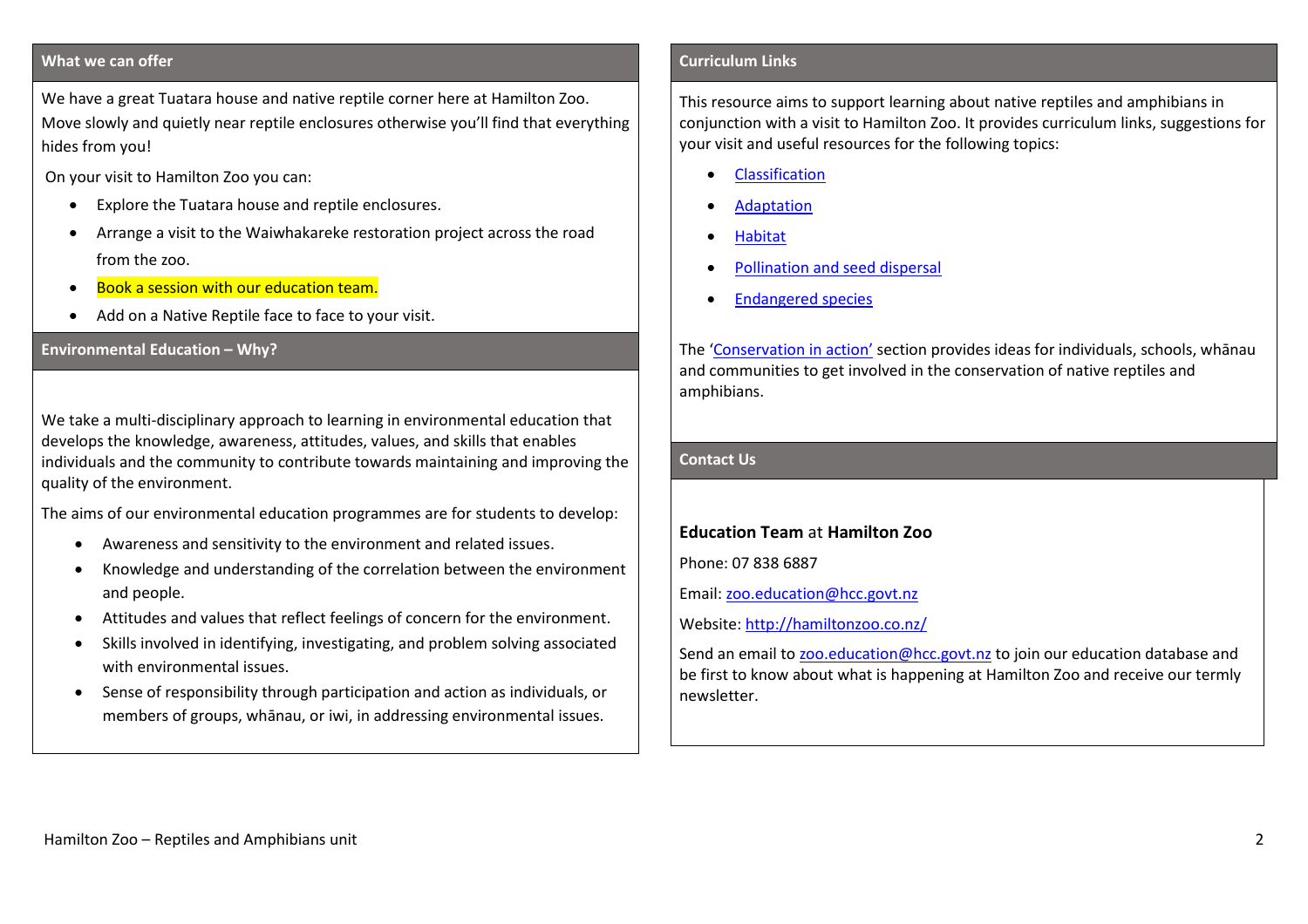<span id="page-2-0"></span>

| <b>Classification</b>                                                      |                           |                                                                                                                                                                                                                                                                                                                                                                                                                                                                                                                                                                                                                                                                                                                                                                                                                                                                                                                                                                                                                                                                  |  |  |
|----------------------------------------------------------------------------|---------------------------|------------------------------------------------------------------------------------------------------------------------------------------------------------------------------------------------------------------------------------------------------------------------------------------------------------------------------------------------------------------------------------------------------------------------------------------------------------------------------------------------------------------------------------------------------------------------------------------------------------------------------------------------------------------------------------------------------------------------------------------------------------------------------------------------------------------------------------------------------------------------------------------------------------------------------------------------------------------------------------------------------------------------------------------------------------------|--|--|
| Achievement objectives/<br>curriculum links                                | <b>Science</b>            | L1/2 - Living world - Evolution - Recognise that there are lots of different living things in the world and that they can be grouped<br>in different ways<br>L3/4 - Living world - Evolution - Begin to group animals into science-based classifications and explore how reptiles and<br>amphibians in NZ are quite different to other areas of the world                                                                                                                                                                                                                                                                                                                                                                                                                                                                                                                                                                                                                                                                                                        |  |  |
| During your visit to<br><b>Hamilton Zoo</b>                                | $\bullet$                 | Look closely at the skinks and geckos. What similarities and differences can you see?<br>The tuatara is not a lizard. Can your spot any different physical features on the tuatara compared with the skinks and geckos?                                                                                                                                                                                                                                                                                                                                                                                                                                                                                                                                                                                                                                                                                                                                                                                                                                          |  |  |
| <b>Useful resources:</b><br><b>Information</b><br>Pre-visit and post-visit |                           | Information about the reptiles and amphibians at Hamilton Zoo hamiltonzoo.co.nz/our-animals/reptiles/ and<br>hamiltonzoo.co.nz/our-animals/amphibians/<br>Further information about reptiles at Hamilton Zoo http://www.stqry.com/v/Hamilton-<br>Zoo/o 8b4d44c77d8211ebb6fdc89d81917066<br>Electronic database with species descriptions, habitat information, images and distribution maps<br>www.doc.govt.nz/conservation/native-animals/reptiles-and-frogs/reptiles-and-frogs-distribution-information/electronic-atlas/<br>Info sheet - Native frogs www.sciencelearn.org.nz/Contexts/Saving-Reptiles-and-Amphibians/Looking-Closer/Native-frogs<br>Info sheet - Native skinks and geckos www.sciencelearn.org.nz/Contexts/Saving-Reptiles-and-Amphibians/Looking-Closer/Native-<br>skinks-and-geckos<br>Info sheet - Tuatara www.sciencelearn.org.nz/Contexts/Saving-Reptiles-and-Amphibians/Looking-Closer/Tuatara<br>Classification system info sheet www.sciencelearn.org.nz/Contexts/Hidden-Taonga/Science-Ideas-and-Concepts/Classification-<br>system |  |  |
|                                                                            | <b>Student activities</b> | Similarities and differences: skinks and geckos www.sciencelearn.org.nz/Contexts/Saving-Reptiles-and-Amphibians/Teaching-and-<br>Learning-Approaches/Similarities-and-differences-skinks-and-geckos<br>Where do we fit? images.tvnz.co.nz/tvnz_images/digital/Family/meet_the_locals/education-resources/reptiles-Where-do-we-<br>fit.pdf<br>Observation: learning to see www.sciencelearn.org.nz/Contexts/Saving-Reptiles-and-Amphibians/Teaching-and-Learning-<br>Approaches/Observation-learning-to-see                                                                                                                                                                                                                                                                                                                                                                                                                                                                                                                                                       |  |  |
|                                                                            | Multimedia                | Interactive Venn diagram: Similarities and differences: skinks and geckos<br>www.sciencelearn.org.nz/content/download/10538/199629/version/35/file/Venn+diagram+interactive.swf<br>Interactive resource: Unique NZ - Reptiles and amphibians www.sciencelearn.org.nz/Contexts/Saving-Reptiles-and-<br>Amphibians/Sci-Media/Interactive/Unique-New-Zealand<br>Video clip: Cold blooded? www.sciencelearn.org.nz/Contexts/Saving-Reptiles-and-Amphibians/Sci-Media/Video/Cold-blooded<br>Tuatara poster www.reptiles.org.nz/uploads/PDF/Tuatara poster7.pdf                                                                                                                                                                                                                                                                                                                                                                                                                                                                                                        |  |  |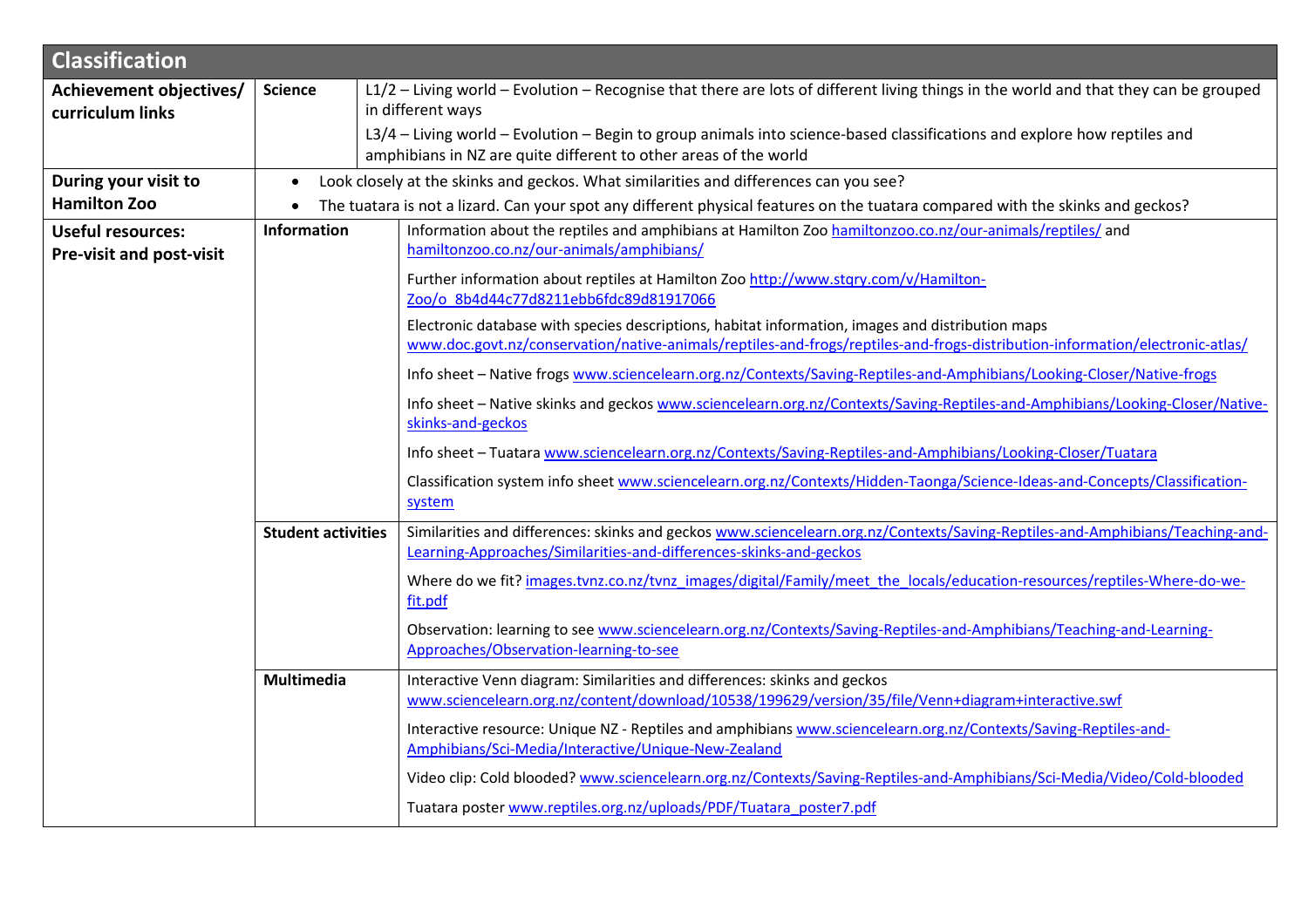<span id="page-3-0"></span>

| <b>Adaptation</b>               |                                                                                                                      |                                                                                                                                                                        |  |  |
|---------------------------------|----------------------------------------------------------------------------------------------------------------------|------------------------------------------------------------------------------------------------------------------------------------------------------------------------|--|--|
| <b>Achievement objectives</b>   | <b>Science</b>                                                                                                       | L1/2 - Living world - Ecology - Recognise that living things are suited to their particular habitat                                                                    |  |  |
| / curriculum links              |                                                                                                                      | L3/4 - Living world - Ecology - Explain how living things are suited to their environment                                                                              |  |  |
|                                 |                                                                                                                      | L5/6 – Living world – Life processes – Identify/relate key structural features and functions to the life processes of animals                                          |  |  |
|                                 |                                                                                                                      | $L5/6$ – Living world – Evolution – Genetics and the importance of variation                                                                                           |  |  |
|                                 |                                                                                                                      | L7/8 - Living world - Ecology and evolution - Natural selection and evolutionary processes                                                                             |  |  |
| During your visit to            |                                                                                                                      | Unless you are very quiet you may find it difficult to spot the reptiles as they may run and hide when they hear you coming. How do you                                |  |  |
| <b>Hamilton Zoo</b>             |                                                                                                                      | think this adaptation helps them survive in the wild?                                                                                                                  |  |  |
|                                 |                                                                                                                      | Can you describe any other adaptations that help the reptiles survive in the wild?                                                                                     |  |  |
| <b>Useful resources:</b>        | <b>Information</b><br>These info sheets contain information about adaptations of our native reptiles and amphibians: |                                                                                                                                                                        |  |  |
| <b>Pre-visit and post-visit</b> |                                                                                                                      | -Frogs www.sciencelearn.org.nz/Contexts/Saving-Reptiles-and-Amphibians/Looking-Closer/Native-frogs                                                                     |  |  |
|                                 |                                                                                                                      | -Skinks & geckos www.sciencelearn.org.nz/Contexts/Saving-Reptiles-and-Amphibians/Looking-Closer/Native-skinks-and-                                                     |  |  |
|                                 |                                                                                                                      | geckos                                                                                                                                                                 |  |  |
|                                 |                                                                                                                      | -Tuatara www.sciencelearn.org.nz/Contexts/Saving-Reptiles-and-Amphibians/Looking-Closer/Tuatara                                                                        |  |  |
|                                 | <b>Student activities</b>                                                                                            | Prey behaviour: freeze or flee www.sciencelearn.org.nz/Contexts/Saving-Reptiles-and-Amphibians/Teaching-and-Learning-<br>Approaches/Prey-behaviour-freeze-or-flee      |  |  |
|                                 | Adaptations of the jewelled gecko - see section 7 tynz.co.nz/the-learning-hub/nz-biology-reptiles-3342386            |                                                                                                                                                                        |  |  |
|                                 | Multimedia                                                                                                           | Interactive resource: Unique NZ - Reptiles and amphibians www.sciencelearn.org.nz/Contexts/Saving-Reptiles-and-<br>Amphibians/Sci-Media/Interactive/Unique-New-Zealand |  |  |
|                                 |                                                                                                                      | Meet the locals: Jewelled geckos http://tvnz.co.nz/meet-the-locals/2008-episode-116-video-2262426                                                                      |  |  |
|                                 |                                                                                                                      | Video clip: Fat skink, thin skink www.sciencelearn.org.nz/Contexts/Saving-Reptiles-and-Amphibians/Sci-Media/Video/Fat-<br>skink-thin-skink                             |  |  |
|                                 |                                                                                                                      | Video clip: Reptile racetrack www.sciencelearn.org.nz/Contexts/Saving-Reptiles-and-Amphibians/Sci-Media/Video/Reptile-<br>racetrack                                    |  |  |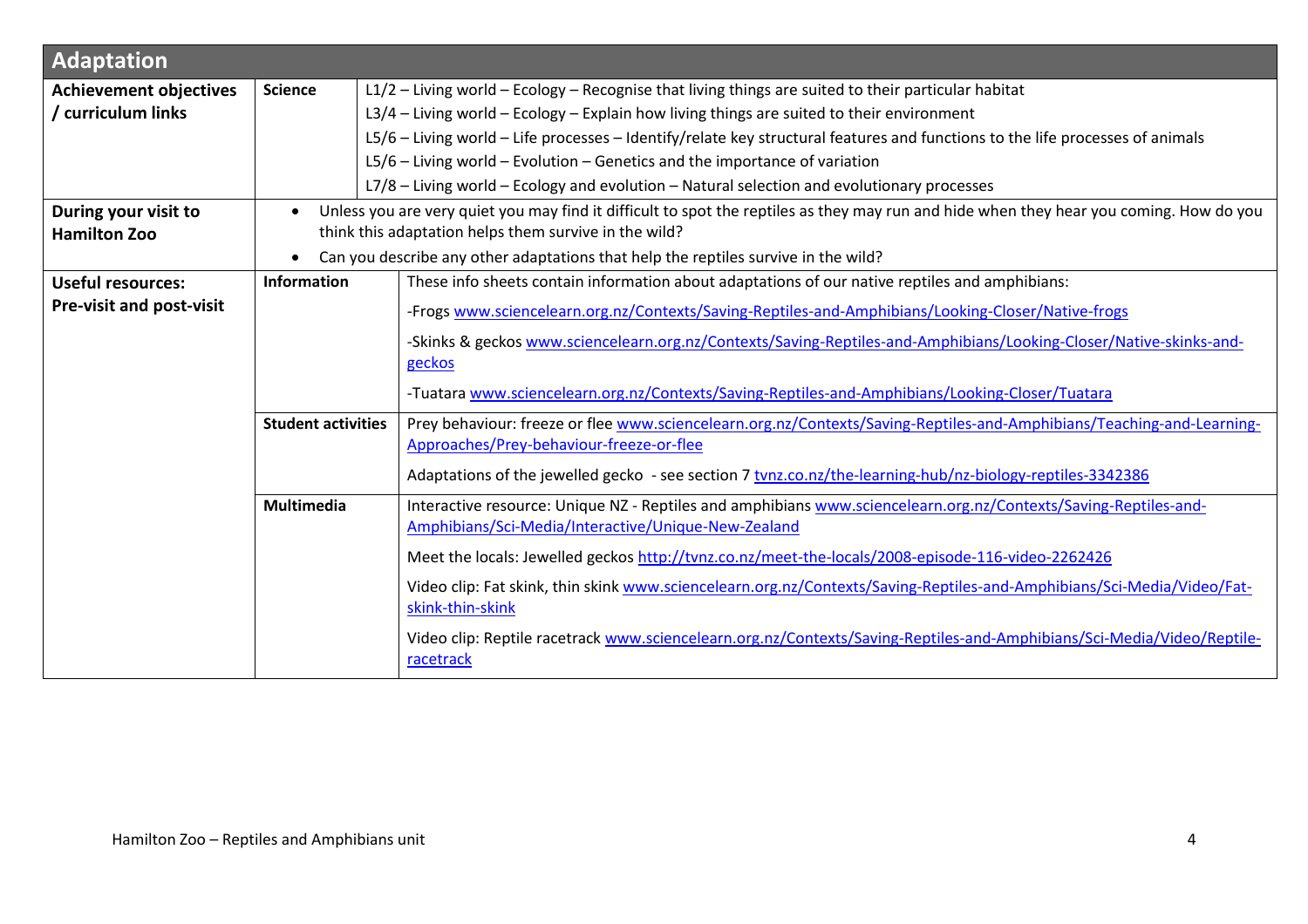<span id="page-4-1"></span><span id="page-4-0"></span>

| <b>Habitat</b>                  |                                                    |                                                                                                                                      |  |  |
|---------------------------------|----------------------------------------------------|--------------------------------------------------------------------------------------------------------------------------------------|--|--|
| <b>Achievement objectives</b>   | <b>Science</b>                                     | L1/2 - Living world - Ecology - Recognise that living things are suited to their particular habitat                                  |  |  |
| / curriculum links              |                                                    | L3/4 - Living world - Ecology - Explain how living things are suited to their environment and how they respond to changes, both      |  |  |
|                                 |                                                    | natural and human-induced                                                                                                            |  |  |
|                                 |                                                    | L5-Living world - Ecology - Investigate the interdependence of living things in an ecosystem                                         |  |  |
|                                 |                                                    | L6 - Living world - Ecology - Investigate the impact of natural events and human actions on a NZ ecosystem                           |  |  |
|                                 |                                                    | L7 - Living World - Ecology - Explore ecological distribution patterns and explain possible causes for these patterns                |  |  |
|                                 |                                                    | $LS - Living$ world $-$ Ecology - Understand the relationship between organisms and their environment                                |  |  |
| During your visit to            |                                                    | Compare the native reptile corner with other animal enclosures at the zoo. What are the similarities and differences? How closely do |  |  |
| <b>Hamilton Zoo</b>             |                                                    | you think the reptile corner represents their habitat in the wild?                                                                   |  |  |
|                                 | $\bullet$                                          | Compare the native reptile enclosures with the Australian reptile enclosure. What are the differences? Why?                          |  |  |
|                                 |                                                    | Do you think there are any wild lizards at the zoo? If so, where do you think they might live?                                       |  |  |
| <b>Useful resources:</b>        | Information                                        | The distribution of reptiles and amphibians in NZ www.doc.govt.nz/conservation/native-animals/reptiles-and-                          |  |  |
| <b>Pre-visit and post-visit</b> | frogs/reptiles-and-frogs-distribution-information/ |                                                                                                                                      |  |  |
|                                 |                                                    | Threats to native reptiles and amphibians (including habitat loss) www.sciencelearn.org.nz/Contexts/Saving-Reptiles-and-             |  |  |
|                                 |                                                    | Amphibians/Science-Ideas-and-Concepts/Threats-to-native-reptiles-and-amphibians                                                      |  |  |
|                                 |                                                    | Info sheet about translocating animals www.sciencelearn.org.nz/Contexts/Saving-Reptiles-and-Amphibians/Science-Ideas-                |  |  |
|                                 |                                                    | and-Concepts/Translocation                                                                                                           |  |  |
|                                 |                                                    | NZ research about tuatara translocation (and the impact of temperature in the location)                                              |  |  |
|                                 |                                                    | www.sciencelearn.org.nz/Contexts/Saving-Reptiles-and-Amphibians/NZ-Research/Tuatara-temperature-and-translocation                    |  |  |
|                                 |                                                    | NZ research about keeping skinks in captivity www.sciencelearn.org.nz/Contexts/Saving-Reptiles-and-Amphibians/NZ-                    |  |  |
|                                 |                                                    | Research/Captive-management-of-skinks                                                                                                |  |  |
|                                 | <b>Student activities</b>                          | Create a lizard-friendly garden www.forestandbird.org.nz/get-involved/backyard-projects-/backyard-biodiversity-/creating-            |  |  |
|                                 |                                                    | lizard-friendly-garden                                                                                                               |  |  |
|                                 |                                                    | Create a lizard-friendly habitat www.sciencelearn.org.nz/Contexts/Saving-Reptiles-and-Amphibians/Teaching-and-Learning-              |  |  |
|                                 |                                                    | Approaches/Create-a-lizard-friendly-habitat                                                                                          |  |  |
|                                 | Multimedia                                         | Video clip: Captive management www.sciencelearn.org.nz/Contexts/Saving-Reptiles-and-Amphibians/Sci-                                  |  |  |
|                                 |                                                    | Media/Video/Captive-management                                                                                                       |  |  |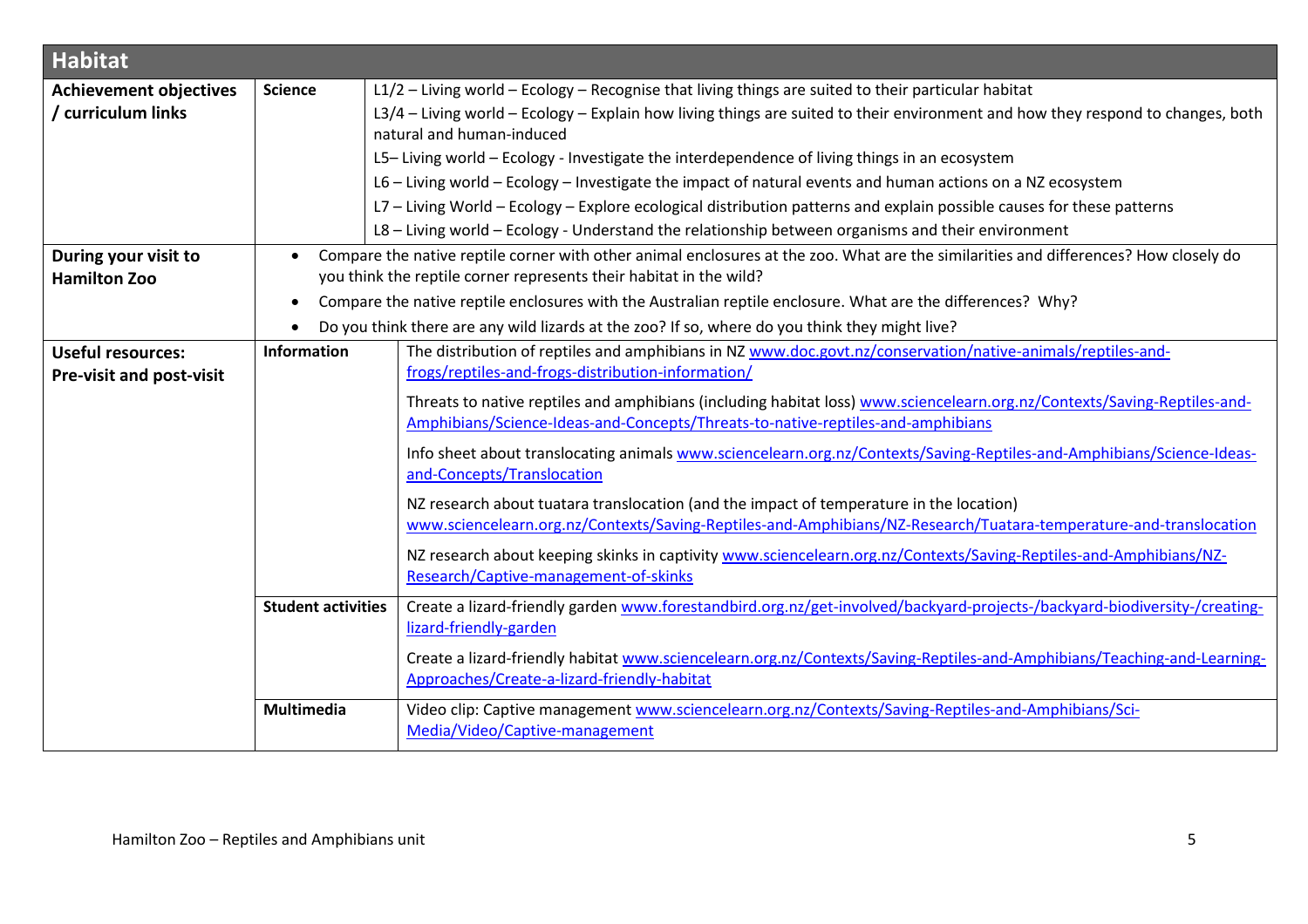| <b>Pollination and seed dispersal</b>       |                                                                                                       |                                                                                                                                                                                                                                                                    |  |  |
|---------------------------------------------|-------------------------------------------------------------------------------------------------------|--------------------------------------------------------------------------------------------------------------------------------------------------------------------------------------------------------------------------------------------------------------------|--|--|
| <b>Achievement objectives</b>               | <b>Science</b>                                                                                        | L1/2 - Living World - Life processes - Recognise that all living things have certain requirements so they can stay alive                                                                                                                                           |  |  |
| / curriculum links                          |                                                                                                       | L3/4 - Recognise that there are life processes common to all living things and that these occur in different ways                                                                                                                                                  |  |  |
|                                             |                                                                                                       | L5/6 – Living world – Life processes – Identify/relate key structural features and functions to the life processes of animals                                                                                                                                      |  |  |
|                                             |                                                                                                       | L7 - Living World - Explore the diverse ways that animals and plants carry out life processes                                                                                                                                                                      |  |  |
| During your visit to<br><b>Hamilton Zoo</b> |                                                                                                       | Some geckos play a role in plant pollination (by transferring pollen when they move from one plant to another) and with seed dispersal<br>(when they eat berries). Can you spot any native plants in the aviary that have berries or flowers with nectar? berries? |  |  |
| Useful resources:                           | <b>Information</b><br>The role of lizards in New Zealand plant reproductive strategies bit.ly/1mQYoR1 |                                                                                                                                                                                                                                                                    |  |  |
| Pre-visit and post-visit                    |                                                                                                       | Pollination glossary www.sciencelearn.org.nz/Contexts/Pollination/Key-Terms                                                                                                                                                                                        |  |  |
|                                             |                                                                                                       | Info sheet that showing some native species that are pollinated by lizards                                                                                                                                                                                         |  |  |
|                                             |                                                                                                       | http://www.aucklandcouncil.govt.nz/EN/environmentwaste/naturalenvironment                                                                                                                                                                                          |  |  |
|                                             |                                                                                                       | /Documents/biodiversitynativeplantspeciesguide.pdf                                                                                                                                                                                                                 |  |  |
|                                             |                                                                                                       | Lizards in their environment www.teara.govt.nz/en/lizards/page-3 (information about pollination at the end of this article)                                                                                                                                        |  |  |
|                                             | <b>Student activities</b>                                                                             | Pollination pairs (students match native flowers with their pollinators)                                                                                                                                                                                           |  |  |
|                                             |                                                                                                       | www.sciencelearn.org.nz/Contexts/Pollination/Teaching-and-Learning-Approaches/Pollination-pairs                                                                                                                                                                    |  |  |
|                                             |                                                                                                       | Pollination role-plays www.sciencelearn.org.nz/Science-Stories/Seeds-Stems-and-Spores/Pollination-role-plays                                                                                                                                                       |  |  |
|                                             | <b>Multimedia</b>                                                                                     | Podcast: Bats and Geckos as Pollinators www.radionz.co.nz/national/programmes/ourchangingworld/audio/2526961/bats-                                                                                                                                                 |  |  |
|                                             |                                                                                                       | and-geckos-as-pollinators                                                                                                                                                                                                                                          |  |  |
|                                             |                                                                                                       | Video clip: Geckos becoming pollinators as they feed on nectar from pōhutukawa flowers                                                                                                                                                                             |  |  |
|                                             |                                                                                                       | www.teara.govt.nz/en/video/13529/geckos-feeding                                                                                                                                                                                                                    |  |  |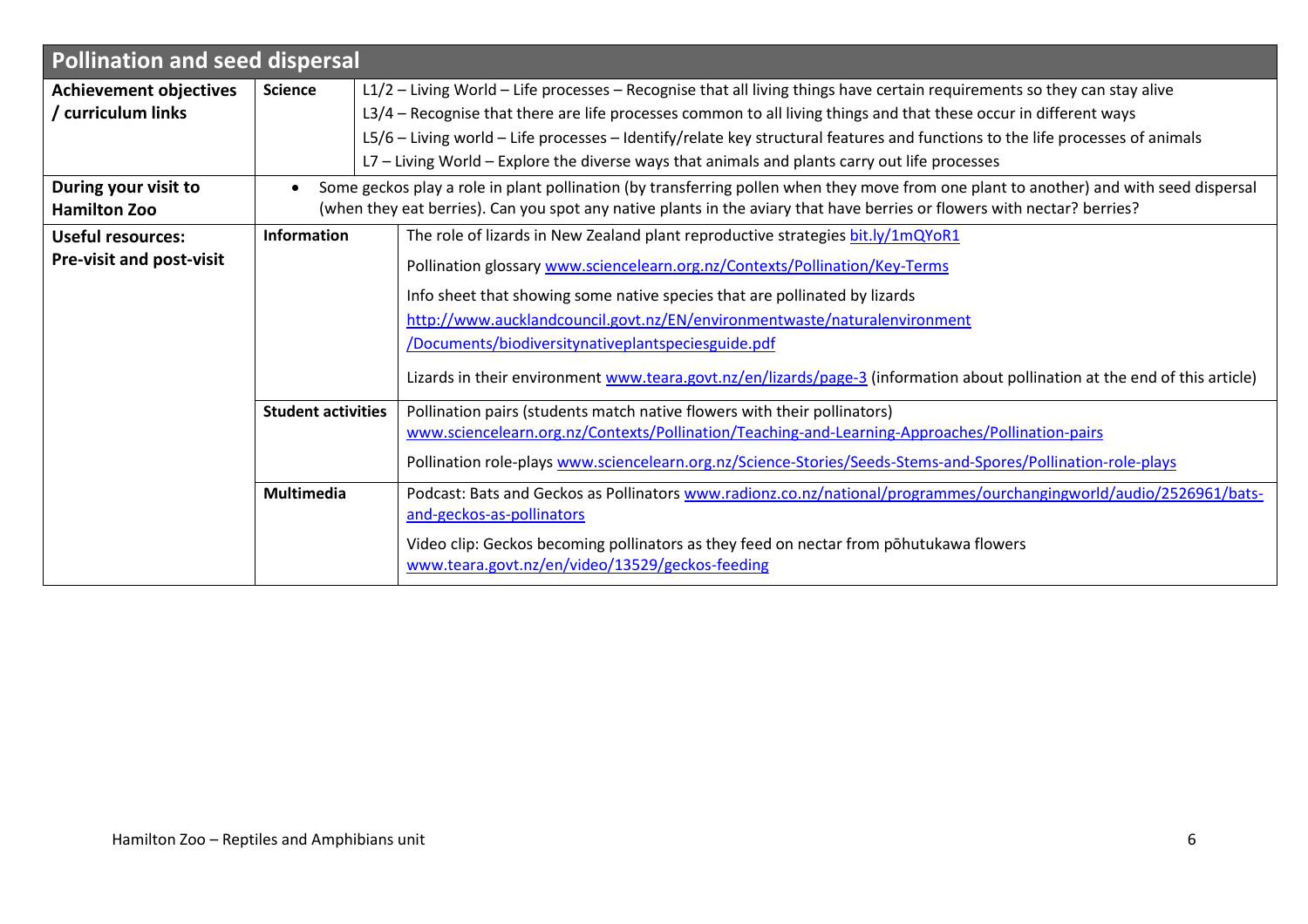<span id="page-6-0"></span>

| <b>Endangered species</b>       |                           |                                                                                                                                                                                                   |  |  |
|---------------------------------|---------------------------|---------------------------------------------------------------------------------------------------------------------------------------------------------------------------------------------------|--|--|
| <b>Achievement objectives</b>   | <b>Science</b>            | L1/2 - Living World - Evolution - Explain how we know that some living things from the past are now extinct                                                                                       |  |  |
| curriculum links                |                           | L3/4 - Living World - Ecology - Explain how reptiles and amphibians respond to environmental changes, both natural and human-<br>induced                                                          |  |  |
|                                 |                           | L5/6 - Living World - Ecology - Investigate the impact of natural events and human actions on a New Zealand ecosystem                                                                             |  |  |
|                                 |                           | L7 - Living World - Ecology - Explore ecological distribution patterns and explain possible causes for these patterns                                                                             |  |  |
| During your visit to            | $\bullet$                 |                                                                                                                                                                                                   |  |  |
| <b>Hamilton Zoo</b>             | $\bullet$                 | Look at the zoo signs; they include information about the conservation status of each animal (rare, threatened etc.)<br>What are the main threats to our native reptiles and amphibians?          |  |  |
|                                 | <b>Information</b>        | Threats to native reptiles and amphibians (including habitat loss) www.sciencelearn.org.nz/Contexts/Saving-Reptiles-and-                                                                          |  |  |
| <b>Useful resources:</b>        |                           | Amphibians/Science-Ideas-and-Concepts/Threats-to-native-reptiles-and-amphibians                                                                                                                   |  |  |
| <b>Pre-visit and post-visit</b> |                           |                                                                                                                                                                                                   |  |  |
|                                 |                           | NZ science research that is focused on reptile and amphibian conservation www.sciencelearn.org.nz/Contexts/Saving-<br>Reptiles-and-Amphibians/NZ-Research                                         |  |  |
|                                 |                           | Info sheet about extinction www.sciencelearn.org.nz/Contexts/Saving-Reptiles-and-Amphibians/Science-Ideas-and-                                                                                    |  |  |
|                                 |                           | <b>Concepts/Extinction</b>                                                                                                                                                                        |  |  |
|                                 |                           | Info sheet about keeping animals in captivity for conservation www.sciencelearn.org.nz/Contexts/Saving-Reptiles-and-<br>Amphibians/Science-Ideas-and-Concepts/Captive-management-for-conservation |  |  |
|                                 |                           | Info sheet about translocating animals www.sciencelearn.org.nz/Contexts/Saving-Reptiles-and-Amphibians/Science-Ideas-<br>and-Concepts/Translocation                                               |  |  |
|                                 |                           | Info sheet about conservation rankings (endangered, threatened etc.) www.sciencelearn.org.nz/Contexts/Saving-Reptiles-<br>and-Amphibians/Science-Ideas-and-Concepts/Conservation-rankings         |  |  |
|                                 | <b>Student activities</b> | Conservation ranking in action www.sciencelearn.org.nz/Contexts/Saving-Reptiles-and-Amphibians/Teaching-and-Learning-<br>Approaches/Conservation-ranking-in-action                                |  |  |
|                                 |                           | Ethics in conservation science www.sciencelearn.org.nz/Contexts/Saving-Reptiles-and-Amphibians/Teaching-and-Learning-<br>Approaches/Ethics-in-conservation-science                                |  |  |
|                                 |                           | Create a lizard friendly habitat www.sciencelearn.org.nz/Contexts/Saving-Reptiles-and-Amphibians/Teaching-and-Learning-<br>Approaches/Create-a-lizard-friendly-habitat                            |  |  |
|                                 | <b>Multimedia</b>         | Interactive resource: Unique NZ - Reptiles and amphibians www.sciencelearn.org.nz/Contexts/Saving-Reptiles-and-<br>Amphibians/Sci-Media/Interactive/Unique-New-Zealand                            |  |  |
|                                 |                           | Interactive timeline: An historical look at the conservation of native reptiles and amphibians<br>www.sciencelearn.org.nz/Contexts/Saving-Reptiles-and-Amphibians/Timeline                        |  |  |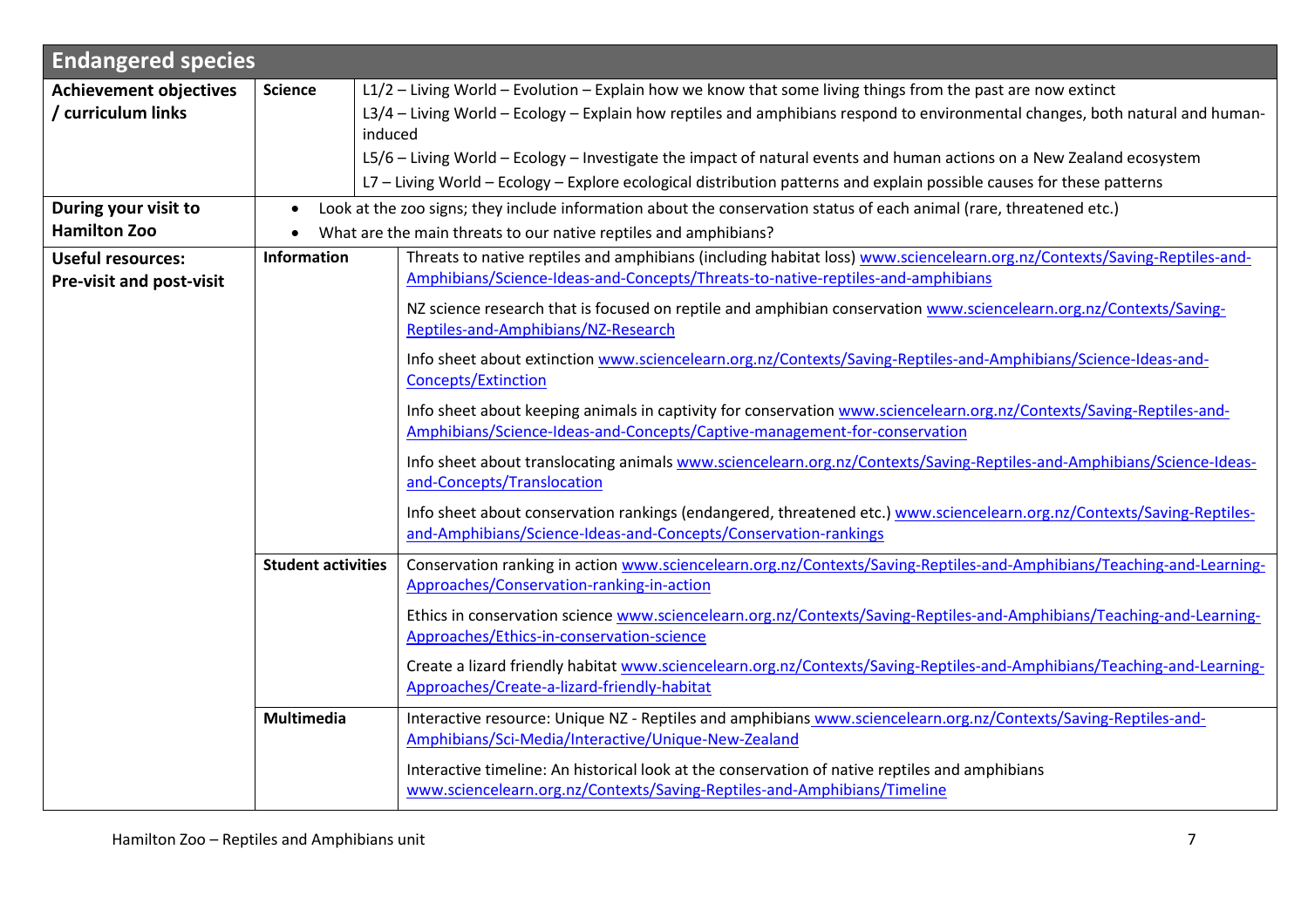| Video clip: Threats to frogs www.sciencelearn.org.nz/Contexts/Saving-Reptiles-and-Amphibians/Sci-Media/Video/Threats-<br>to-frogs                                     |
|-----------------------------------------------------------------------------------------------------------------------------------------------------------------------|
| Video clip: Conservation rankings www.sciencelearn.org.nz/Contexts/Saving-Reptiles-and-Amphibians/Sci-<br>Media/Video/Conservation-rankings                           |
| A selection of short video clips about the conservation of reptiles and amphibians<br>www.sciencelearn.org.nz/Contexts/Saving-Reptiles-and-Amphibians/Sci-Media/Video |
| Tuatara poster www.reptiles.org.nz/uploads/PDF/Tuatara poster7.pdf                                                                                                    |
| Meet the locals: Tuatara tvnz.co.nz/meet-the-locals/meet-locals-2008-episode-97-video-1902092                                                                         |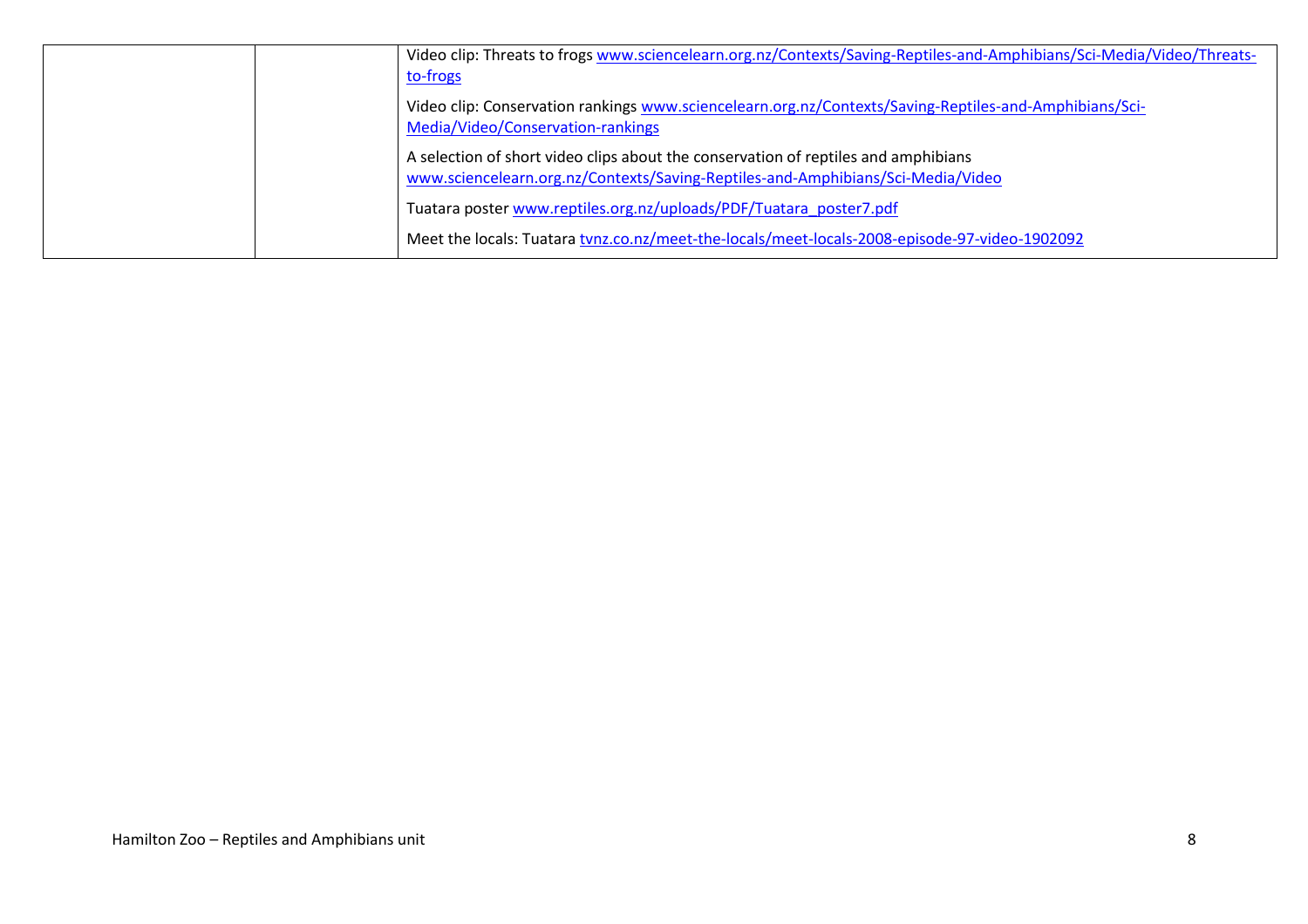<span id="page-8-0"></span>

| Conservation action $-$ How you can help conserve our native reptiles and amphibians                                                     |         |                                                                 |
|------------------------------------------------------------------------------------------------------------------------------------------|---------|-----------------------------------------------------------------|
| Achievement objectives /<br>curriculum links                                                                                             | Science | All levels - Nature of Science - Participating and contributing |
| Hamilton Zoo's consequation offerts for our pative reptiles and amphibians fosus on two main species; The tuatara and Hespetetter's from |         |                                                                 |

Hamilton Zoo's conservation efforts for our native reptiles and amphibians focus on two main species: The tuatara and Hochstetter's frogs.

Hamilton Zoo played an important role in the Stanley Island Tuatara Programme. Eggs that were laid at Hamilton Zoo were transferred to Victoria University in Wellington for hatching and then these individuals were later released into the wild.

Hochstetter's frogs are kept at Hamilton Zoo for four main reasons:

- To protect these individuals from the chytrid fungus (and other threats to wild populations)
- To enable the keepers to develop husbandry skills and share their knowledge with other amphibian conservationists
- To learn how to breed them in captivity to provide individuals for future translocations
- To support the zoo's role to educate people about native frog conservation

For more information about keeping animals in captivity for conservation see this information sheet

[www.sciencelearn.org.nz/Contexts/Saving-Reptiles-and-Amphibians/Science-Ideas-and-Concepts/Captive-management-for-conservation](http://www.sciencelearn.org.nz/Contexts/Saving-Reptiles-and-Amphibians/Science-Ideas-and-Concepts/Captive-management-for-conservation)

| <b>Action</b>                                   | <b>Information</b>                                                  | <b>Links</b>                                        |
|-------------------------------------------------|---------------------------------------------------------------------|-----------------------------------------------------|
| Plant species that provide food and shelter for | Create a lizard-friendly back garden.                               | www.forestandbird.org.nz/get-involved/backyard-     |
| native reptiles                                 |                                                                     | projects-/backyard-biodiversity-/creating-lizard-   |
|                                                 |                                                                     | friendly-garden                                     |
|                                                 | Create a lizard-friendly habitat in your school grounds.            | www.sciencelearn.org.nz/Contexts/Saving-Reptiles-   |
|                                                 |                                                                     | and-Amphibians/Teaching-and-Learning-               |
|                                                 |                                                                     | Approaches/Create-a-lizard-friendly-habitat         |
|                                                 | More specific planting advice for different regions.                | www.reptiles.org.nz/habitat-enhancement.html        |
| Make a tracking tunnel                          | Make a tracking tunnel to monitor the presence of pest species in a | www.sciencelearn.org.nz/Science-Stories/Conserving- |
|                                                 | neighbouring gully or school grounds.                               | Native-Birds/Making-a-tracking-tunnel               |
|                                                 |                                                                     |                                                     |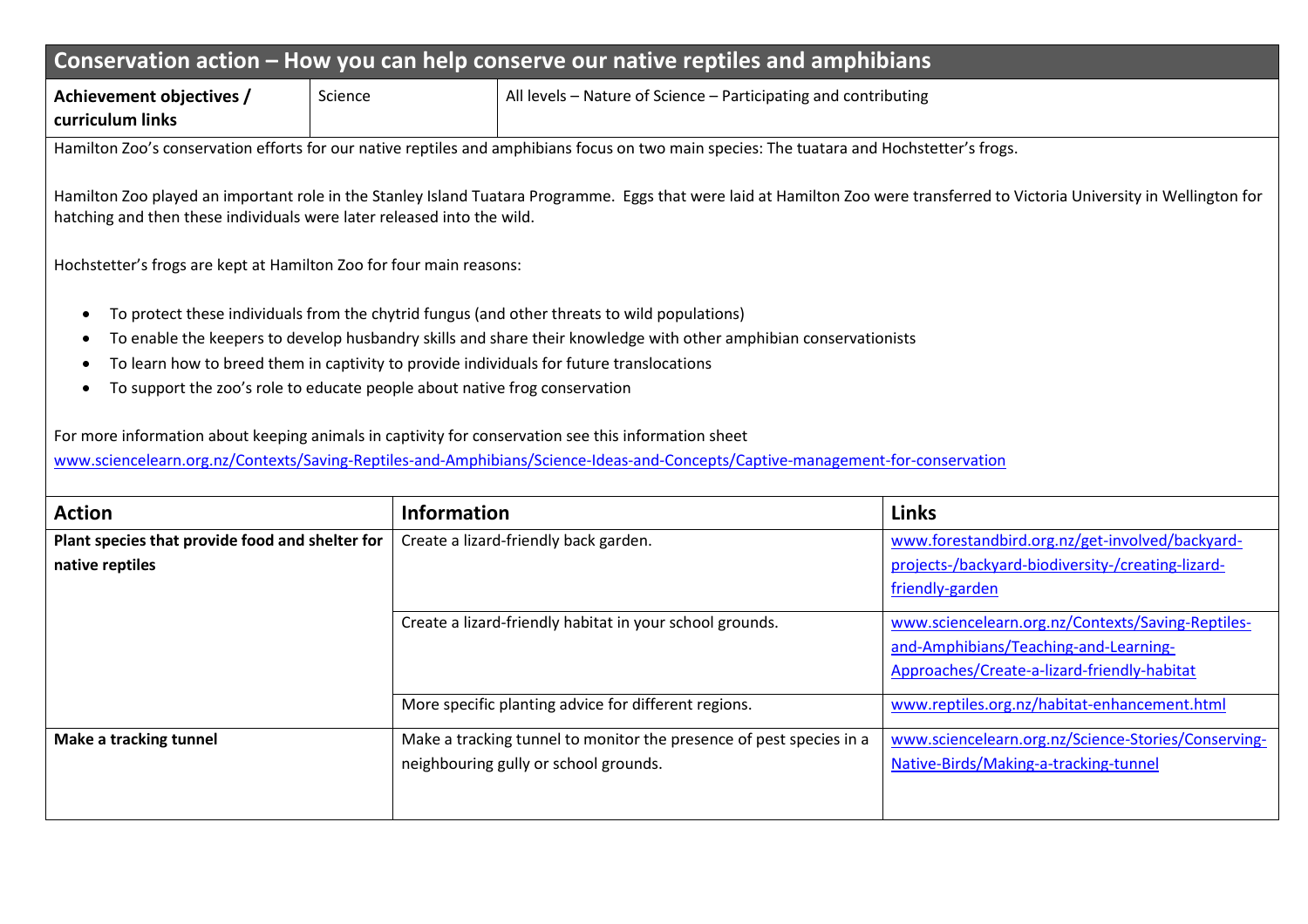| <b>Report a sighting</b>                      | To report a sighting download the Amphibian and Reptile                                                   | www.doc.govt.nz/conservation/native-                 |
|-----------------------------------------------|-----------------------------------------------------------------------------------------------------------|------------------------------------------------------|
|                                               | Distribution Scheme (ARDS) cards and help the Department of                                               | animals/reptiles-and-frogs/reptiles-and-frogs-       |
|                                               | Conservation gather information for the herpetofauna database.                                            | distribution-information/species-sightings-and-data- |
|                                               |                                                                                                           | management/report-a-sighting/                        |
|                                               | NatureWatch NZ is website where you can record your own                                                   | Website naturewatch.org.nz/                          |
|                                               | sightings of native animals. You can also explore maps to see where                                       | App itunes.apple.com/nz/app/naturewatch-             |
|                                               | other reptiles and amphibians have been spotted.                                                          | nz/id556791608?mt=8                                  |
|                                               | Information if you find a sick or injured reptile.                                                        | www.reptiles.org.nz/injured-animals.html             |
| Control rats and possums on your property (or | Information about setting rat traps from the Department of                                                | www.doc.govt.nz/getting-involved/conservation-       |
| in your school grounds)                       | Conservation.                                                                                             | activities/rat-traps/                                |
|                                               | Information for Hamilton residents about how to make it safer for                                         | www.waikatoregion.govt.nz/Environment/Natural-       |
|                                               | native animals in the city by controlling possums and rats on your<br>property.                           | resources/Biodiversity/Hamilton-Halo/Pest-control/   |
| Make your cat conservation friendly           | Cats can do a lot of damage to our native species. This simple quiz                                       | www.doc.govt.nz/getting-involved/conservation-       |
|                                               | contains tips to make your cat more conservation friendly.                                                | activities/make-your-cat-conservation-friendly/      |
| Write a letter or be a cyber-activist         | Information from the Kiwi Conservation Club about how to get your                                         | www.kcc.org.nz/get-writing                           |
|                                               | views on a conservation issue heard.                                                                      | www.kcc.org.nz/become-cyber-activist                 |
| Raise money for conservation causes           | For example, you could choose to run an event that raises                                                 | www.nzfrogs.org/NZ+Frogs/Save+the+frogs.html         |
|                                               | awareness and money for NZ Frogs.                                                                         |                                                      |
| Join a community conservation group           | Get involved with conservation groups who are working with the                                            | www.doc.govt.nz/getting-                             |
|                                               | Department of Conservation to protect NZ's natural and cultural                                           | involved/volunteer/groups/waikato/                   |
|                                               | heritage.                                                                                                 |                                                      |
|                                               |                                                                                                           |                                                      |
|                                               | For more information and ideas talk to the Education Team or visit the Department of Conservation website |                                                      |

**[www.doc.govt.nz/getting-involved/conservation-activities/](http://www.doc.govt.nz/getting-involved/conservation-activities/)**